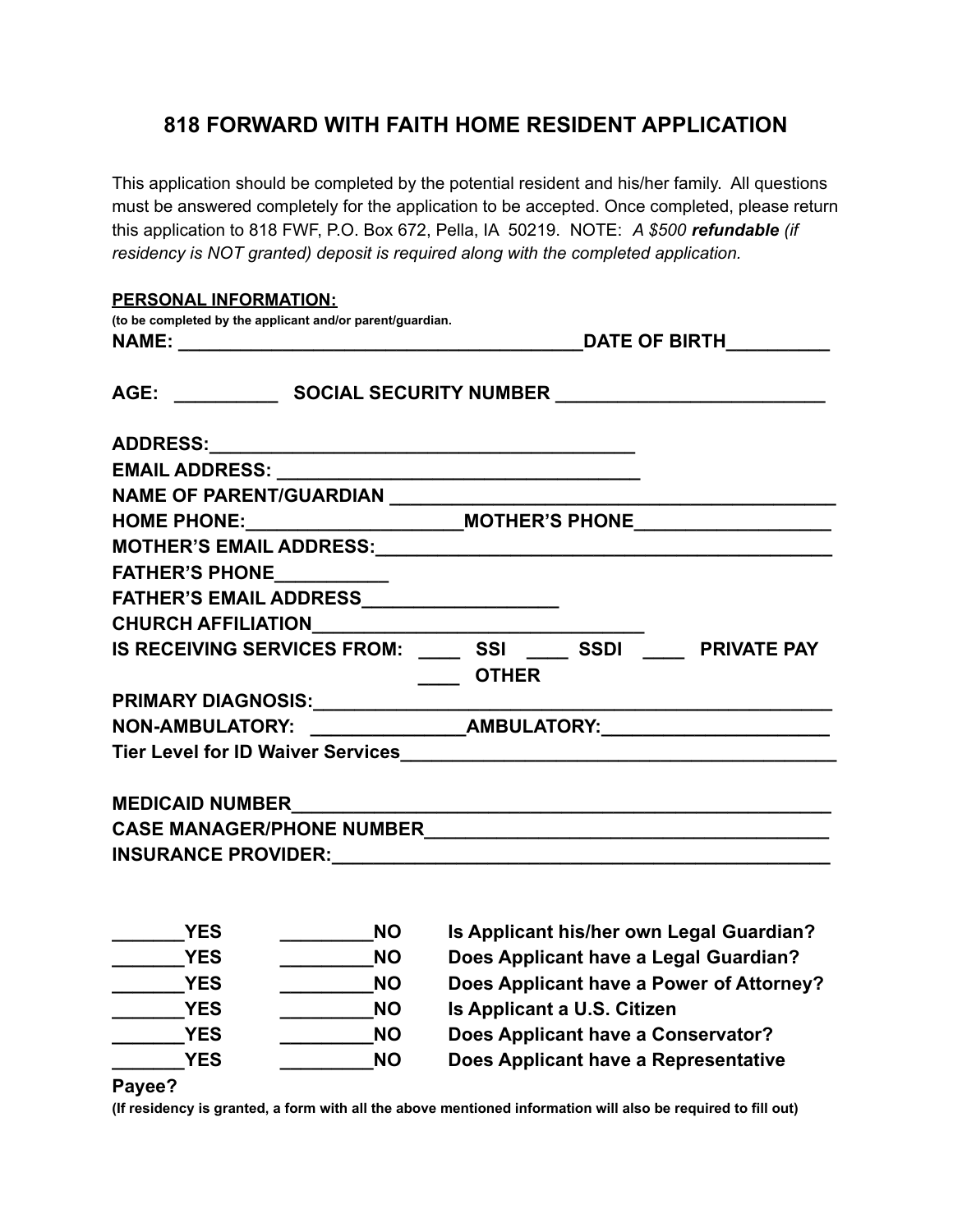#### **MOST RECENT SCHOOL OR COMMUNITY PROGRAM:**

| <b>Name of High School</b> | Year(s) of Attendance |
|----------------------------|-----------------------|
| <b>Referring Teacher</b>   | <b>Phone Number</b>   |

#### **APPLICANT'S MEDICAL HISTORY**

| YES | NΟ |
|-----|----|
| YES | ΝO |

**\_\_\_\_\_\_\_\_YES \_\_\_\_\_\_\_\_\_NO Does applicant have a vision impairment? \_\_\_\_\_\_\_\_YES \_\_\_\_\_\_\_\_\_NO Does applicant have a hearing impairment?**

#### LIST ANY KNOWN ALLERGIES; **with a set of the set of the set of the set of the set of the set of the set of the set of the set of the set of the set of the set of the set of the set of the set of the set of the set of the s**

LIST ANY SEIZURE TYPE, FREQUENCY AND AGE OF ONSET

#### **PLEASE LIST ALL CURRENT MEDICATIONS:**

| <b>NAME</b> | <b>DOSE:</b> | TIME: | <b>REASON;</b> |
|-------------|--------------|-------|----------------|
| <b>NAME</b> | <b>DOSE:</b> | TIME: | <b>REASON:</b> |
| <b>NAME</b> | <b>DOSE:</b> | TIME: | <b>REASON:</b> |
| <b>NAME</b> | <b>DOSE:</b> | TIME: | <b>REASON:</b> |
| <b>NAME</b> | <b>DOSE:</b> | TIME: | <b>REASON:</b> |
| <b>NAME</b> | <b>DOSE:</b> | TIME: | <b>REASON:</b> |
| <b>NAME</b> | DOSE:        | TIME: | <b>REASON:</b> |

**\_\_\_\_\_\_\_\_\_\_\_\_\_\_\_\_\_\_\_\_\_\_\_\_\_\_\_\_\_\_\_\_\_\_\_\_\_\_\_\_\_\_\_\_\_\_\_\_\_\_\_\_\_\_\_\_\_\_\_\_\_\_\_\_\_\_\_\_\_\_**

**(Use back of necessary)**

#### **SPECIAL PROVISIONS FOR PERSONAL**

| <b>CARE:</b> |  |
|--------------|--|
|              |  |

**(Use back if needed)**

## **OTHER MEDICAL**

**CONCERNS:\_\_\_\_\_\_\_\_\_\_\_\_\_\_\_\_\_\_\_\_\_\_\_\_\_\_\_\_\_\_\_\_\_\_\_\_\_\_\_\_\_\_\_\_\_\_\_\_\_\_\_\_\_\_\_\_\_\_\_**

**(Use back if needed)**

### **PLEASE USE SPACE PROVIDED TO EXPLAIN ANY BEHAVIORAL, SPECIAL NEEDS OR CONSIDERATION THAT YOU FEEL NEED TO BE ADDRESSED FOR RESIDENCY:**

**\_\_\_\_\_\_\_\_\_\_\_\_\_\_\_\_\_\_\_\_\_\_\_\_\_\_\_\_\_\_\_\_\_\_\_\_\_\_\_\_\_\_\_\_\_\_\_\_\_\_\_\_\_\_\_\_\_\_\_\_\_\_\_\_\_\_\_\_\_**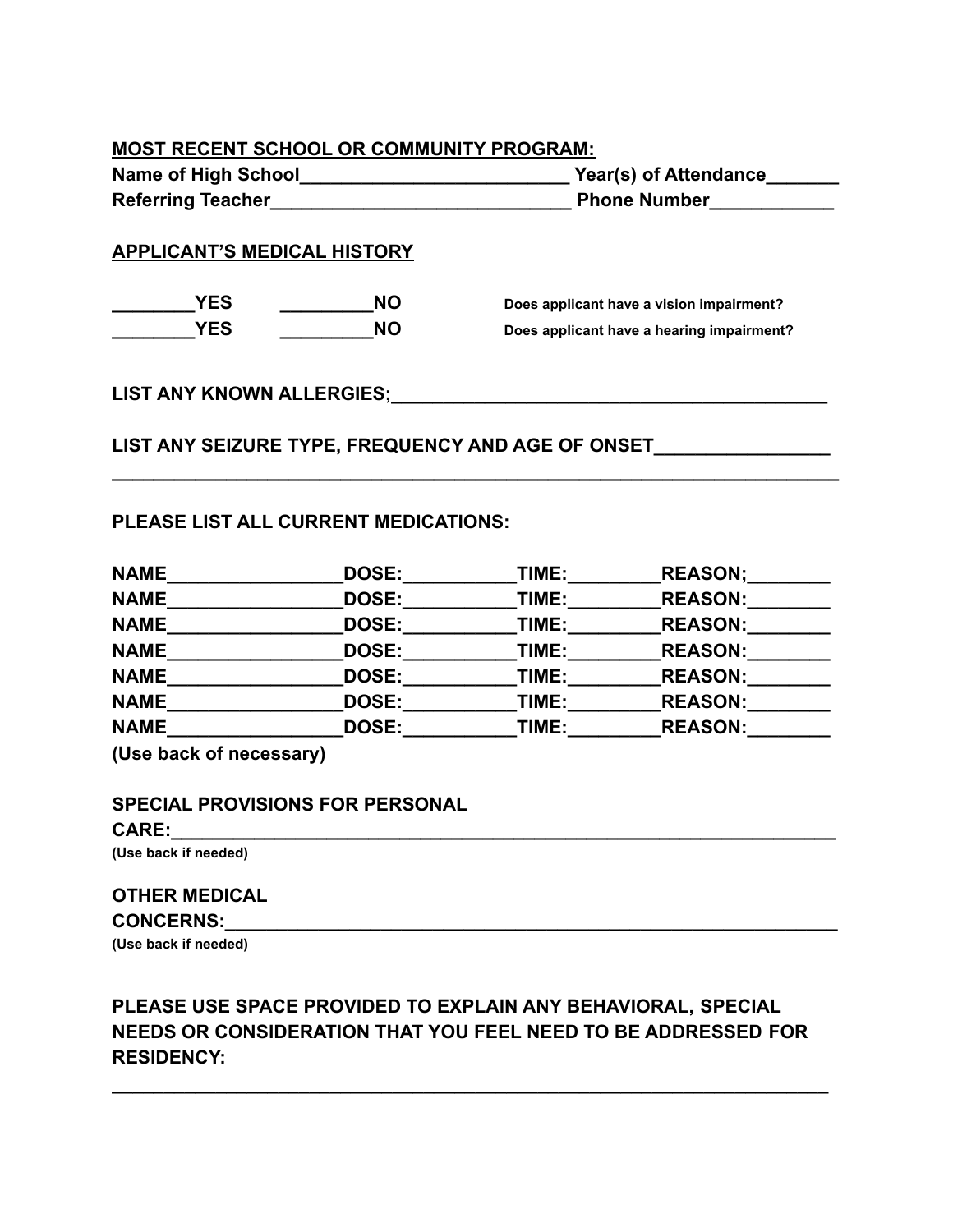# PLEASE SHARE ANY BEHAVIORS THAT MIGHT NEED TO BE ADDRESSED

BEFORE RESIDENCY: (Ex: biting, teasing, lying, throw things, spits, paces, hits self etc.)

List dietary concerns/restrictions/food likes/dislikes\_\_\_\_\_\_\_\_\_\_\_\_\_\_\_\_\_\_\_\_\_\_\_\_\_\_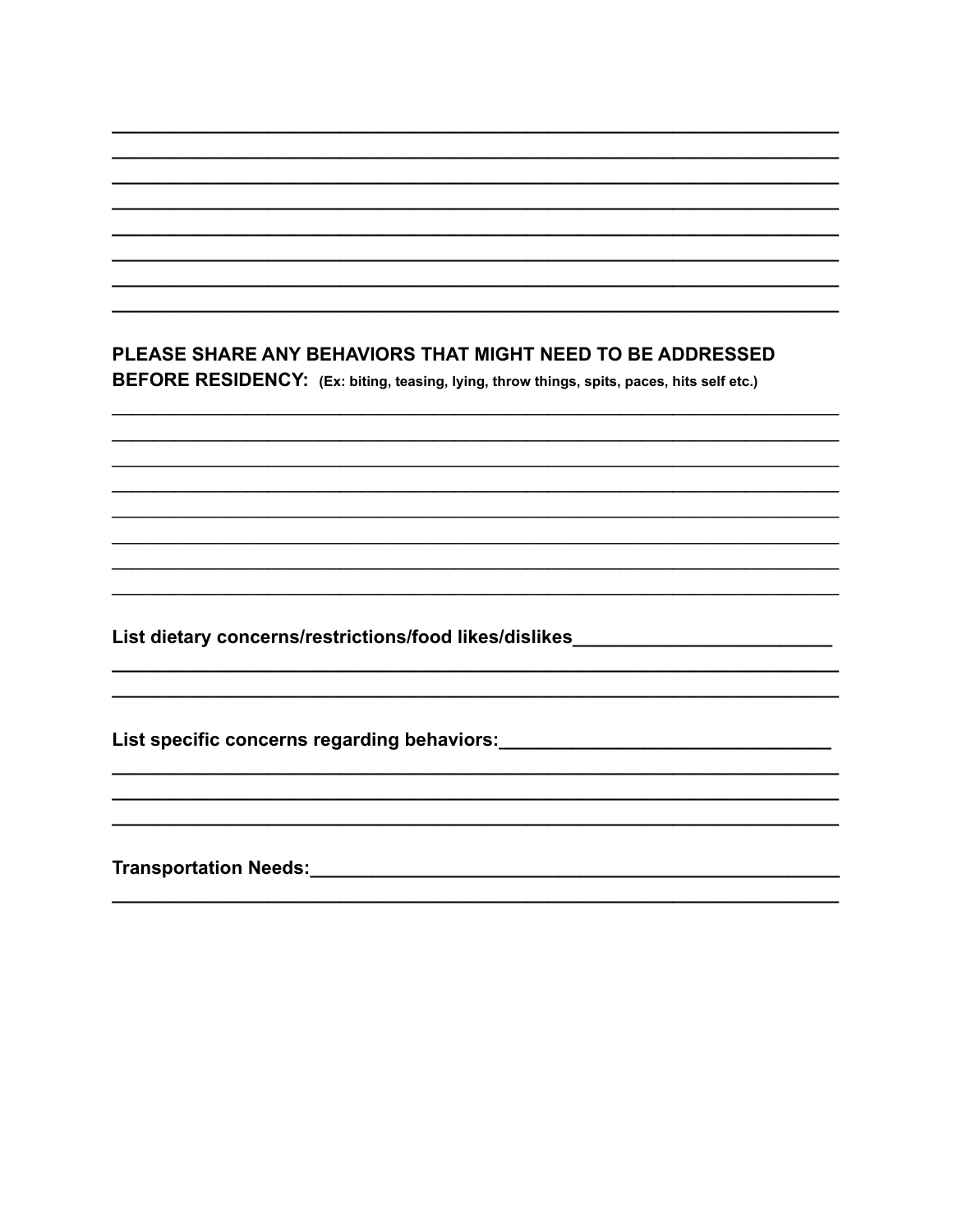### **Personal Statements:**

Why do you want to live in a FWF home?

What characteristics do you possess that you feel make you a good fit for a FWF home?

What are your abilities/strengths?

What are your weaknesses?

Have you had a roommate or lived somewhere else before this? How did that go?

Do you like visitors?

Do you take instructions well from someone other than your parent/guardian?

What do you like to do in your "free time'?

How busy would you like to be during the day? What would you like to do for activities during the day?